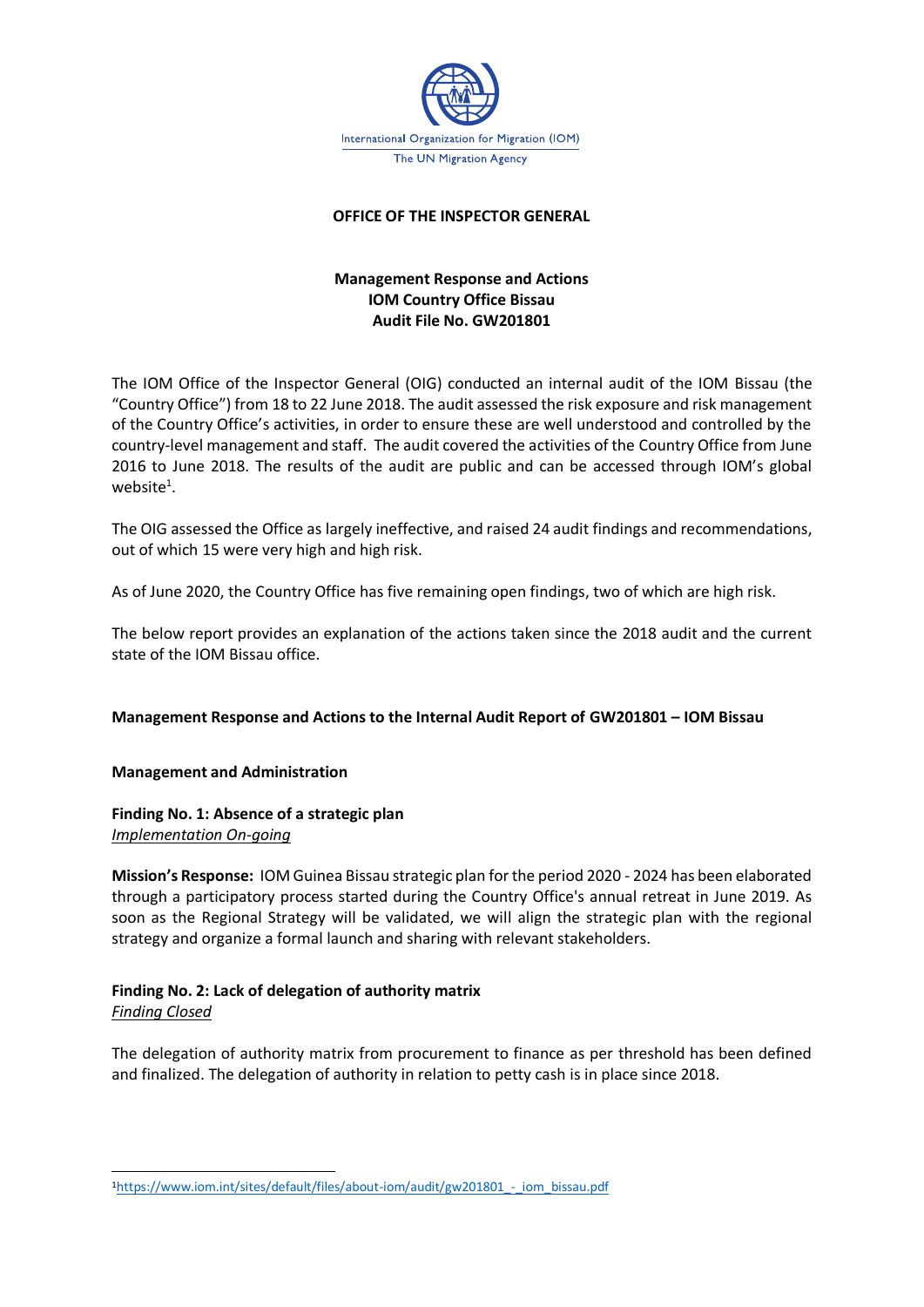

## **Finding No. 3: Lack of local regulatory framework and knowledge of IOM Regulations and Rules** *Finding Closed*

The Country Office has already developed internal instructions complimentary to the IOM Instructions with regard to the use of vehicle, operational advances, working hours and attendance, transporting cash in remote areas (sub-office in Gabu), and petty cash. Since the audit, the Admin has already conducted refresher sessions to all staff (attendance in staff record) in relation to procurement, finance, and administration requirement twice. The internal standard operating procedures form part of the mandatory readings of newly recruited staff who also undergoes one-on-one induction in general matters related to admin processes.

## **Personnel**

## **Finding No. 7: Inappropriate staff contracts** *Finding Closed*

The Country Office only had one staff in the administrative session with special short-term contract until January 2018, due to lack of funds. This situation was hindering the good control and functioning of the overall section. A Human Resources training was organized by the Regional Office in November 2018 but unfortunately the Admin Assistant who benefited of the training left the organization in December 2018. A mission form Regional Office Human Resources was completed in January to support the transition, the Country Office is in the process of implementing the recommendations. The change from special short-term to special fixed term took effect in April 2019, while the term of reference of two ungraded staff is being coordinated for grading to Panama Administrative Centre, and it has been done. However, for the operational positions, only one out of two will be adjusted based on foreseen structure requirement.

### **Finding No. 8: Staff members not enrolled in the Medical Service Plan** *Finding Closed*

Currently the Country Office complies with IN/94 Rev. 2 "Medical Service Plan". All Country Office staff are already on the Medical Service Plan. The Country Office organized an informative and clarification sessions with staff regarding the Medical Service Plan.

As for the use of dispensary, this has already been escalated to the Regional Office, and there is an ongoing discussion between the Regional Office and the Headquarters on how to proceed, as the issue has been raised for the entire region. In relation to this, the decision, and implementation is beyond the Country Office. The Country Office will continue to liaise locally with the concerned UN agencies on the possibility to use the dispensary subject to payment per case/visit, however, they have not been receptive and it is also not clear from their end who should decide, currently, the dispensary is available for agencies but only on an annual shared budget basis.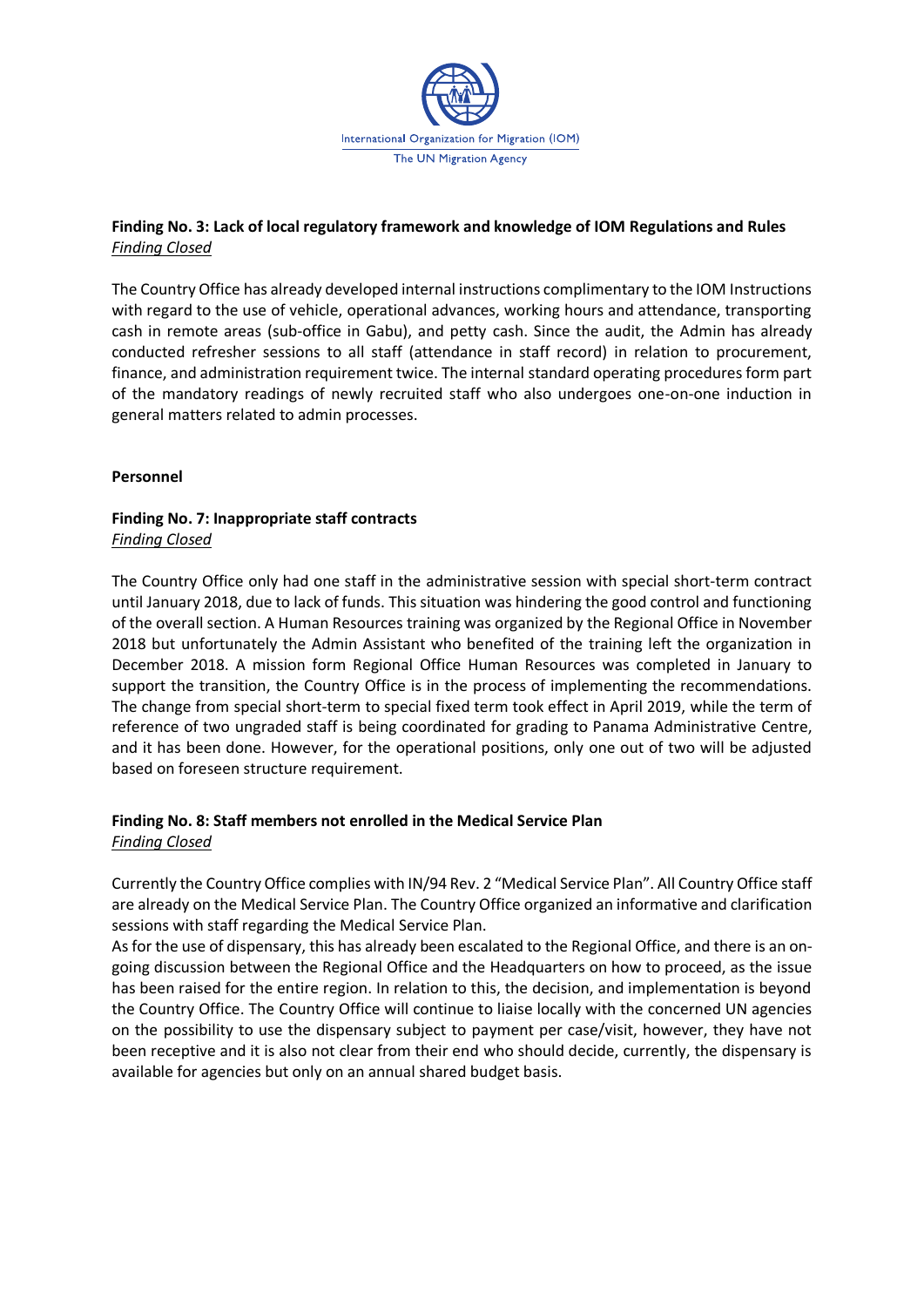

## **Finding No. 9: Weak Payroll administration**

*Finding Closed*

Following IN/165 "Internal Controls Related to Payroll Process", a payroll file has been created containing all month payroll and related documents since July 2018. Any issue encountered in the payroll process, such as technical or admin, is raised accordingly to proper channels. The Regional Office human resources also came for general human resources assessment/support last January 2019.

## **Finance and Accounting**

### **Finding No. 13: Deficient accounting and documentary records** *Finding Closed*

The Country Office has been improving on the accounting and documentary records maintenance as follow:

- The IOM guidelines and accounting principles has been followed and the correctives actions are ongoing.
- Supporting documents and the appropriate approval are guaranteed and the correctives actions have been done.
- There are improvements on PRISM entries for each transaction, we strongly follow PRISM-FI Manual before doing entries in PRISM.
- The Country Office regularly follows the month-end accounting procedures, as Checklist for Monthly Account Closure, which is sent to Manila monthly.
- Currently there is compliance with correct accounting treatment following IOM instructions.

## **Finding No. 14: Absence of dual signatory panel to the bank account**

#### *Finding Closed*

The Country Office has already established an adequate signatory panel, currently there are three bank signatories with panel A and B.

## **Finding No. 15: Deficiencies in the administration of petty cash**

## *Finding Closed*

Currently, all petty cash purchase follows the normal verifications and authorization process, and adequate supporting documents are provided all the time. After role assignments and duty segregations, purchase process follows normal procedures in compliance with IN/168 Rev. 2 "IOM Procurement Policy Manual for Goods, Works and Services" that allows tracking of asset in the system. The Country Office has already traced all the assets purchased through petty cash and been coordinating with Central Accounting Support-Asset Accounting the necessary steps to upload those assets in PRISM. Currently, the corrective action has been done, the cash filed separated form to bank file.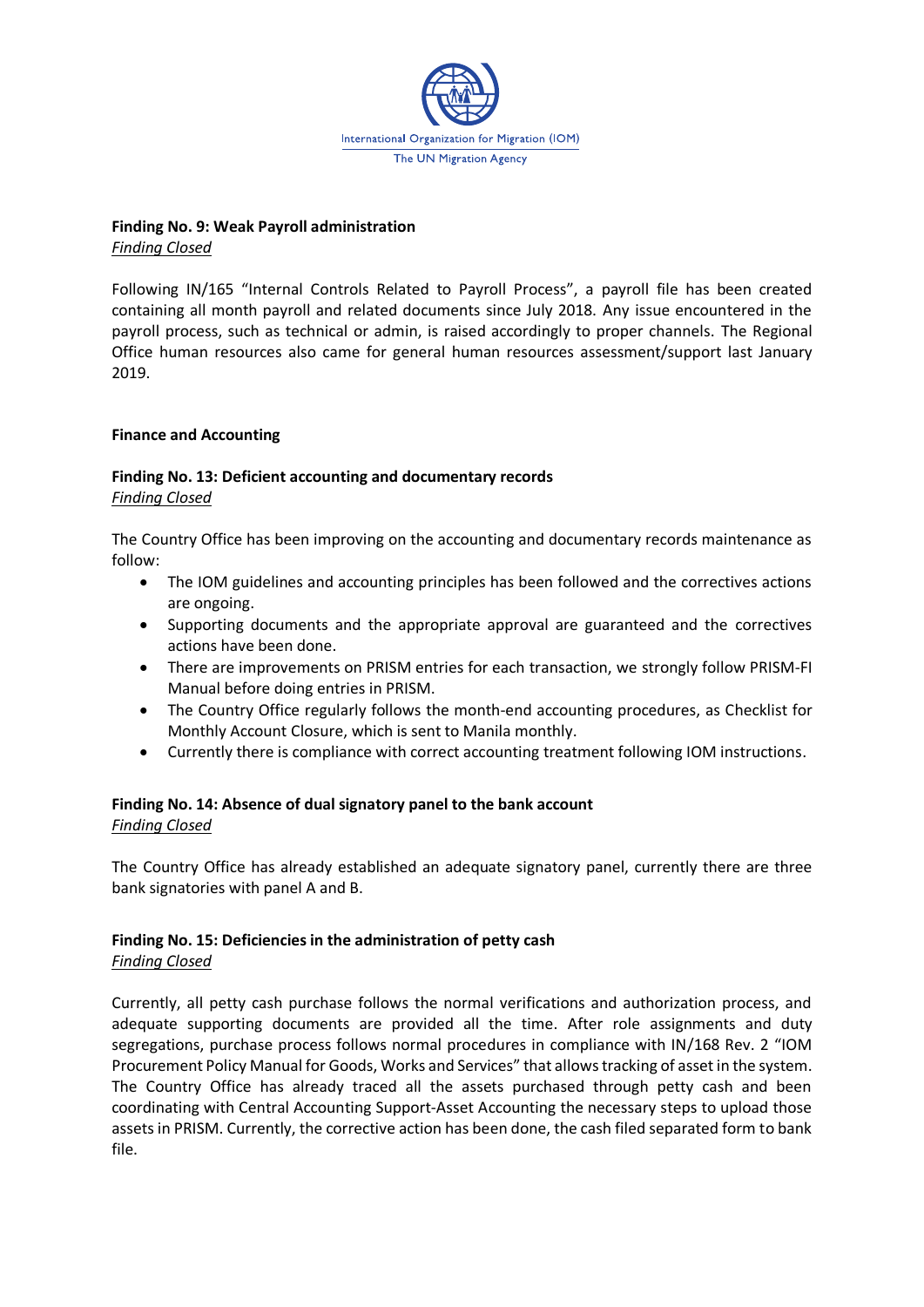

## **Finding No. 16: Weak financial monitoring of Staff and Office costs** *Finding Closed*

A Staff and Office forecast monitoring tool has been developed and engaged to have all the charges done based on projectization across all active projects. The Admin Head of session sends to all programme staff the financial reports of projects after each month end. A periodical review of projects and financial management are ensured by the Chief of Mission with staff through weekly and biweekly meeting with the project team and the Country Office ensures update of the common cost on a monthly basis.

## **Finding No. 17: Large cash advances to sub-office** *Finding Closed*

The Country Office is strongly committed to avoid giving large advances to the sub-office in Gabu. Most of payments are now done through purchase order, MIGO, and MIRO. Transactions to the bank of Gabu are now ensured to avoid travel with large cash amount. The standard operating procedures of advance and original supporting documents, operational advance, liquidations have already been drafted and approved by the Head of Office. Also, informative session with staff were organized regarding the standard operating procedures, although we will keep reinforce the needs of complying with timely justification of operational advances.

## **Procurement and Logistics**

### **Finding No. 18: Weak procurement processes** *Finding Closed*

A purchase authorization matrix from Procurement to Finance has been developed. Due to the complexity of the country market, the Country Office decided to continue with the <USD 3,000 threshold for sole sourcing. The Country Office raises purchase order for purchases that requires purchase order, it raises a purchase order at the beginning of this year to commit the office rent and related cost and perform MIGO and MIRO each month. The good receipt certificate is attached to the payment and the receiver is not a procurement staff. The new procurement staff has been strictly working under IN/168 and has benefited of a training at the Regional Office in July 2018.

## **Finding No. 19: Deficient Asset Management**

*Implementation On-going*

#### **Mission's Response:**

- The asset bought by the Regional Office on behalf of the country are already transferred to the Country Office. The Country Office has liaised with Regional Office Dakar to check if there still any other asset not recorded in system so that the action can be done.
- In relation to the insurance coverage, there are only two insurance company in the country and evaluations will be finalized shortly.